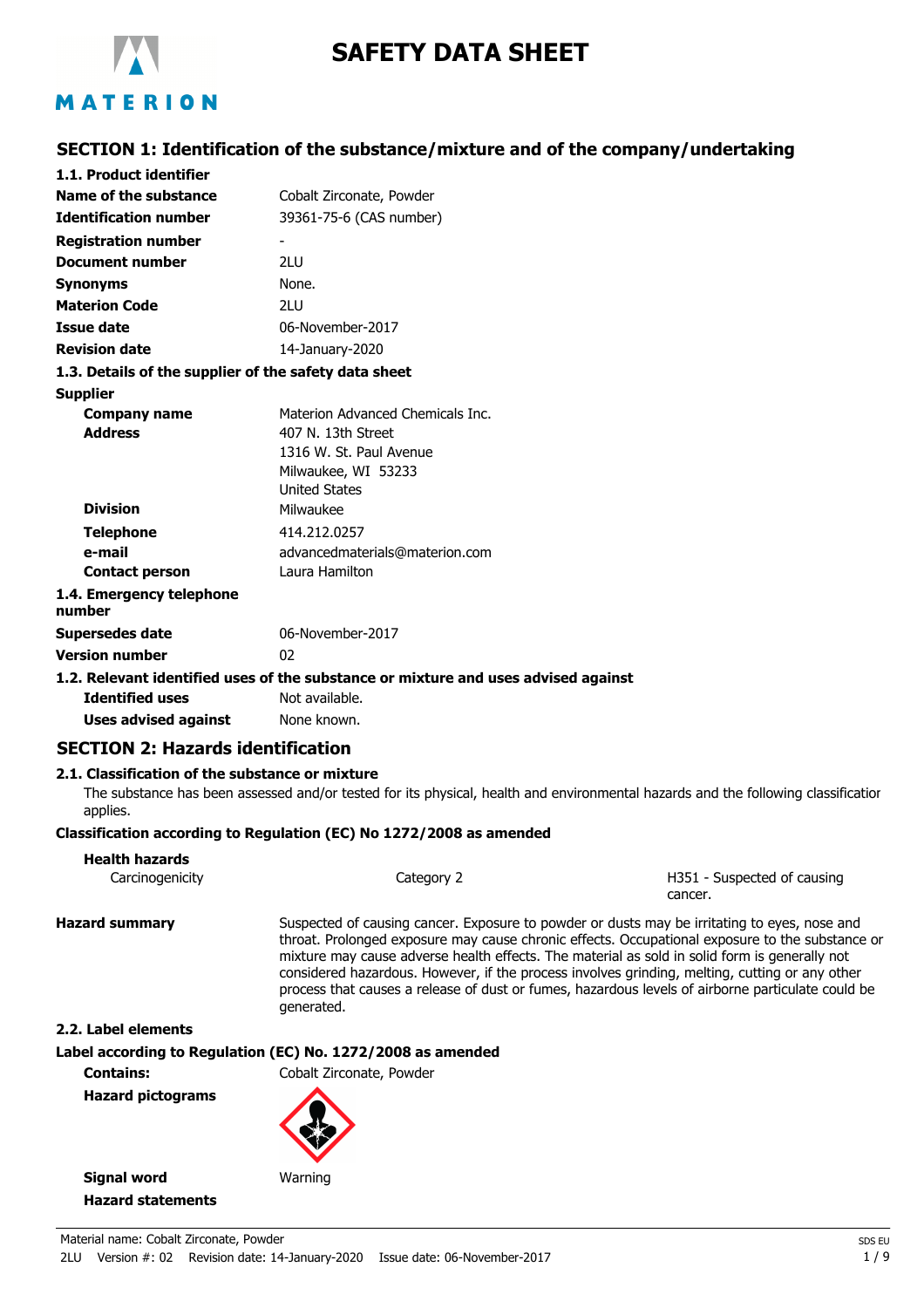| H351                                                     | Suspected of causing cancer.                                                                                                                                                                                                                                                                                                                                                                                                                                                                                                                                                      |
|----------------------------------------------------------|-----------------------------------------------------------------------------------------------------------------------------------------------------------------------------------------------------------------------------------------------------------------------------------------------------------------------------------------------------------------------------------------------------------------------------------------------------------------------------------------------------------------------------------------------------------------------------------|
| <b>Precautionary statements</b>                          |                                                                                                                                                                                                                                                                                                                                                                                                                                                                                                                                                                                   |
| <b>Prevention</b>                                        |                                                                                                                                                                                                                                                                                                                                                                                                                                                                                                                                                                                   |
| P <sub>201</sub><br>P <sub>202</sub><br>P <sub>280</sub> | Obtain special instructions before use.<br>Do not handle until all safety precautions have been read and understood.<br>Wear protective gloves/protective clothing/eye protection/face protection.                                                                                                                                                                                                                                                                                                                                                                                |
| <b>Response</b>                                          |                                                                                                                                                                                                                                                                                                                                                                                                                                                                                                                                                                                   |
| $P308 + P313$                                            | IF exposed or concerned: Get medical advice/attention.                                                                                                                                                                                                                                                                                                                                                                                                                                                                                                                            |
| <b>Storage</b>                                           |                                                                                                                                                                                                                                                                                                                                                                                                                                                                                                                                                                                   |
| P405                                                     | Store locked up.                                                                                                                                                                                                                                                                                                                                                                                                                                                                                                                                                                  |
| <b>Disposal</b>                                          |                                                                                                                                                                                                                                                                                                                                                                                                                                                                                                                                                                                   |
| P501                                                     | Dispose of contents/container in accordance with local/regional/national/international regulations.                                                                                                                                                                                                                                                                                                                                                                                                                                                                               |
| Supplemental label<br><b>information</b>                 | 100% of the substance consists of component(s) of unknown acute oral toxicity. 100% of the<br>substance consists of component(s) of unknown acute dermal toxicity. 100% of the substance<br>consists of component(s) of unknown acute inhalation toxicity. 100% of the substance consists of<br>component(s) of unknown acute hazards to the aquatic environment. 100% of the substance<br>consists of component(s) of unknown long-term hazards to the aquatic environment.<br>For further information, please contact the Product Stewardship Department at $+1.800.862.4118$ . |
| 2.3. Other hazards                                       | Not a PBT or vPvB substance or mixture.                                                                                                                                                                                                                                                                                                                                                                                                                                                                                                                                           |
|                                                          | <b>SECTION 3: Composition/information on ingredients</b>                                                                                                                                                                                                                                                                                                                                                                                                                                                                                                                          |

# **3.1. Substances**

## **General information**

| <b>Chemical name</b>     |              | $\frac{0}{0}$ | No.             | CAS-No. / EC REACH Registration No. Index No. |                          | <b>Notes</b> |
|--------------------------|--------------|---------------|-----------------|-----------------------------------------------|--------------------------|--------------|
| Cobalt Zirconate, Powder |              | 100           | 39361-75-6<br>- | -                                             | $\overline{\phantom{0}}$ |              |
| <b>Classification:</b>   | Carc. 2:H351 |               |                 |                                               |                          |              |

#### **List of abbreviations and symbols that may be used above**

#: This substance has been assigned Union workplace exposure limit(s).

M: M-factor

PBT: persistent, bioaccumulative and toxic substance.

vPvB: very persistent and very bioaccumulative substance.

All concentrations are in percent by weight unless ingredient is a gas. Gas concentrations are in percent by volume.

### **SECTION 4: First aid measures**

**General information** IF exposed or concerned: Get medical advice/attention.

#### **4.1. Description of first aid measures**

| <b>Inhalation</b>                                                                        | Move to fresh air. Call a physician if symptoms develop or persist.                                                       |
|------------------------------------------------------------------------------------------|---------------------------------------------------------------------------------------------------------------------------|
| <b>Skin contact</b>                                                                      | Wash off with soap and water. Get medical attention if irritation develops and persists.                                  |
| Eye contact                                                                              | Do not rub eyes. Rinse with water. Get medical attention if irritation develops and persists.                             |
| <b>Ingestion</b>                                                                         | Rinse mouth. Get medical attention if symptoms occur.                                                                     |
| 4.2. Most important<br>symptoms and effects, both<br>acute and delayed                   | Dusts may irritate the respiratory tract, skin and eyes.                                                                  |
| 4.3. Indication of any<br>immediate medical attention<br>and special treatment<br>needed | Provide general supportive measures and treat symptomatically. Keep victim under observation.<br>Symptoms may be delayed. |

# **SECTION 5: Firefighting measures**

| <b>General fire hazards</b>                                      | No unusual fire or explosion hazards noted.                            |
|------------------------------------------------------------------|------------------------------------------------------------------------|
| 5.1. Extinguishing media<br>Suitable extinguishing<br>media      | Water fog. Foam. Dry chemical powder. Carbon dioxide (CO2).            |
| Unsuitable extinguishing<br>media                                | Do not use water jet as an extinguisher, as this will spread the fire. |
| 5.2. Special hazards arising<br>from the substance or<br>mixture | During fire, gases hazardous to health may be formed.                  |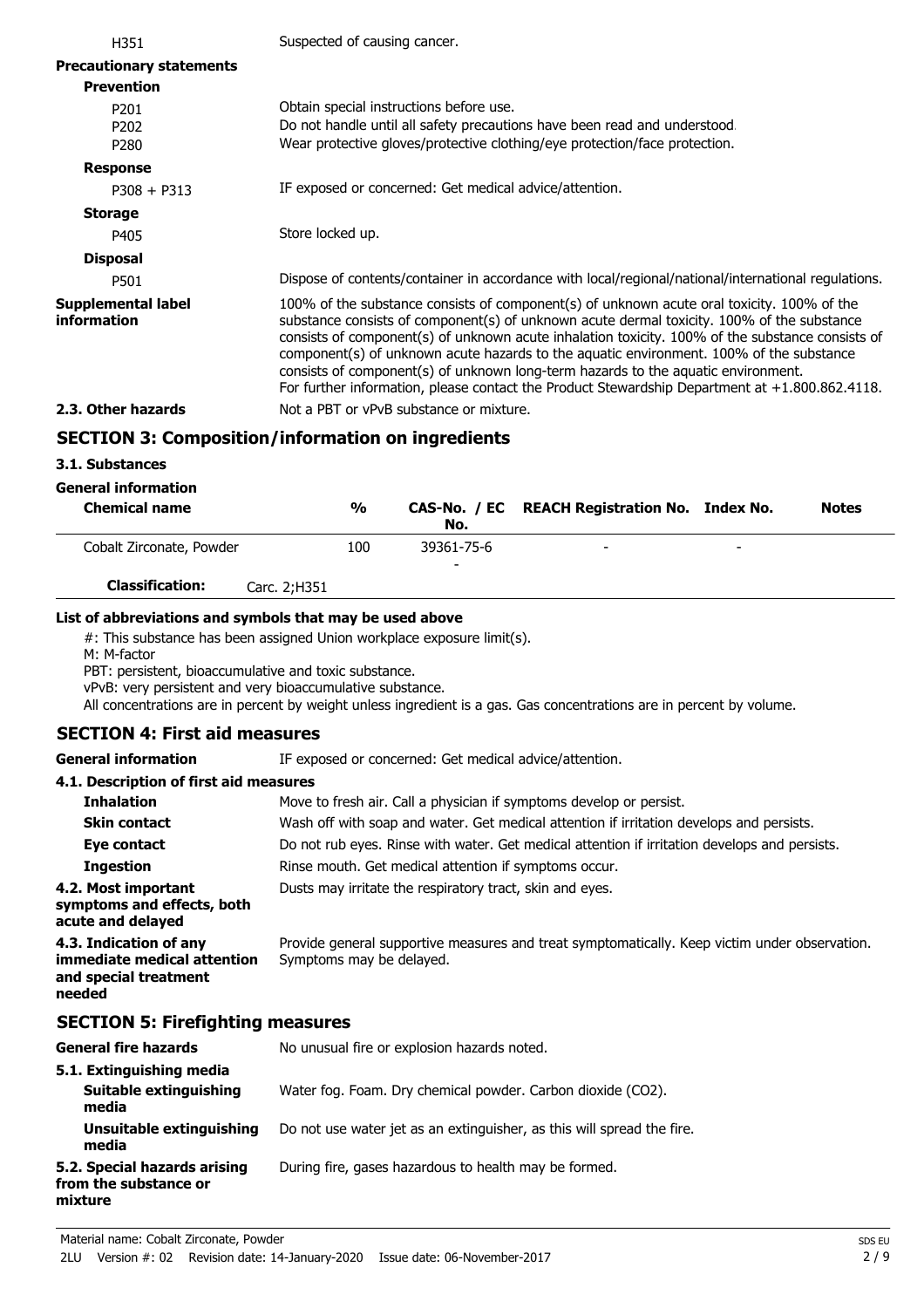| 5.3. Advice for firefighters<br><b>Special protective</b><br>equipment for<br>firefighters | Self-contained breathing apparatus and full protective clothing must be worn in case of fire. |
|--------------------------------------------------------------------------------------------|-----------------------------------------------------------------------------------------------|
| <b>Special firefighting</b><br>procedures                                                  | Move containers from fire area if you can do so without risk.                                 |
| <b>Specific methods</b>                                                                    | Use standard firefighting procedures and consider the hazards of other involved materials.    |

# **SECTION 6: Accidental release measures**

### **6.1. Personal precautions, protective equipment and emergency procedures**

| For non-emergency<br>personnel                               | Keep unnecessary personnel away. Keep people away from and upwind of spill/leak. Wear<br>appropriate protective equipment and clothing during clean-up. Ensure adequate ventilation. Local<br>authorities should be advised if significant spillages cannot be contained. For personal protection,<br>see section 8 of the SDS. |
|--------------------------------------------------------------|---------------------------------------------------------------------------------------------------------------------------------------------------------------------------------------------------------------------------------------------------------------------------------------------------------------------------------|
| For emergency<br>responders                                  | Keep unnecessary personnel away. Use personal protection recommended in Section 8 of the SDS.                                                                                                                                                                                                                                   |
| 6.2. Environmental<br>precautions                            | Avoid discharge into drains, water courses or onto the ground.                                                                                                                                                                                                                                                                  |
| 6.3. Methods and material for<br>containment and cleaning up | Avoid the generation of dusts during clean-up. Collect dust using a vacuum cleaner equipped with<br>HEPA filter. Stop the flow of material, if this is without risk.                                                                                                                                                            |
|                                                              | Large Spills: Wet down with water and dike for later disposal. Shovel the material into waste<br>container. Following product recovery, flush area with water.                                                                                                                                                                  |
|                                                              | Small Spills: Sweep up or vacuum up spillage and collect in suitable container for disposal. Put<br>material in suitable, covered, labeled containers.                                                                                                                                                                          |
| 6.4. Reference to other<br>sections                          | For personal protection, see section 8. For waste disposal, see section 13.                                                                                                                                                                                                                                                     |
|                                                              |                                                                                                                                                                                                                                                                                                                                 |

# **SECTION 7: Handling and storage**

| 7.1. Precautions for safe<br>handling                                   | Obtain special instructions before use. Do not handle until all safety precautions have been read<br>and understood. Minimise dust generation and accumulation. Provide appropriate exhaust<br>ventilation at places where dust is formed. Should be handled in closed systems, if possible. Wear<br>appropriate personal protective equipment. Observe good industrial hygiene practices. |
|-------------------------------------------------------------------------|--------------------------------------------------------------------------------------------------------------------------------------------------------------------------------------------------------------------------------------------------------------------------------------------------------------------------------------------------------------------------------------------|
| 7.2. Conditions for safe<br>storage, including any<br>incompatibilities | Store locked up. Store in tightly closed container. Store in a well-ventilated place. Store away from<br>incompatible materials (see Section 10 of the SDS).                                                                                                                                                                                                                               |
| 7.3. Specific end use(s)                                                | Not available.                                                                                                                                                                                                                                                                                                                                                                             |

# **SECTION 8: Exposure controls/personal protection**

### **8.1. Control parameters**

#### **Occupational exposure limits**

| Austria. TRK List, OEL Ordinance (GwV), BGBI. II, no. 184/2001<br><b>Material</b>                                          | <b>Type</b> | <b>Value</b>           | <b>Form</b>         |
|----------------------------------------------------------------------------------------------------------------------------|-------------|------------------------|---------------------|
| Cobalt Zirconate, Powder<br>(CAS 39361-75-6)                                                                               | <b>STEL</b> | $0,4$ mg/m3            | Inhalable fraction. |
|                                                                                                                            | <b>TWA</b>  | $0,1 \,\mathrm{mg/m3}$ | Inhalable fraction. |
| Bulgaria. OELs. Regulation No 13 on protection of workers against risks of exposure to chemical agents at work<br>Material | <b>Type</b> | <b>Value</b>           |                     |
| Cobalt Zirconate, Powder<br>(CAS 39361-75-6)                                                                               | <b>TWA</b>  | $0.1 \text{ mg/m}$     |                     |
| Croatia. Dangerous Substance Exposure Limit Values in the Workplace (ELVs), Annexes 1 and 2, Narodne Novine,<br>13/09      |             |                        |                     |
| <b>Material</b>                                                                                                            | <b>Type</b> | <b>Value</b>           |                     |
| Cobalt Zirconate, Powder<br>$(CAS 39361 - 75 - 6)$                                                                         | <b>MAC</b>  | $0.1 \,\mathrm{mq/m}$  |                     |
| <b>Czech Republic. OELs. Government Decree 361</b>                                                                         |             |                        |                     |
| <b>Material</b>                                                                                                            | Type        | <b>Value</b>           |                     |
| Cobalt Zirconate, Powder<br>$(CAS 39361 - 75 - 6)$                                                                         | Ceiling     | $0,1 \, \text{mg/m}$   |                     |
|                                                                                                                            | <b>TWA</b>  | $0,05 \,\mathrm{mg/m}$ |                     |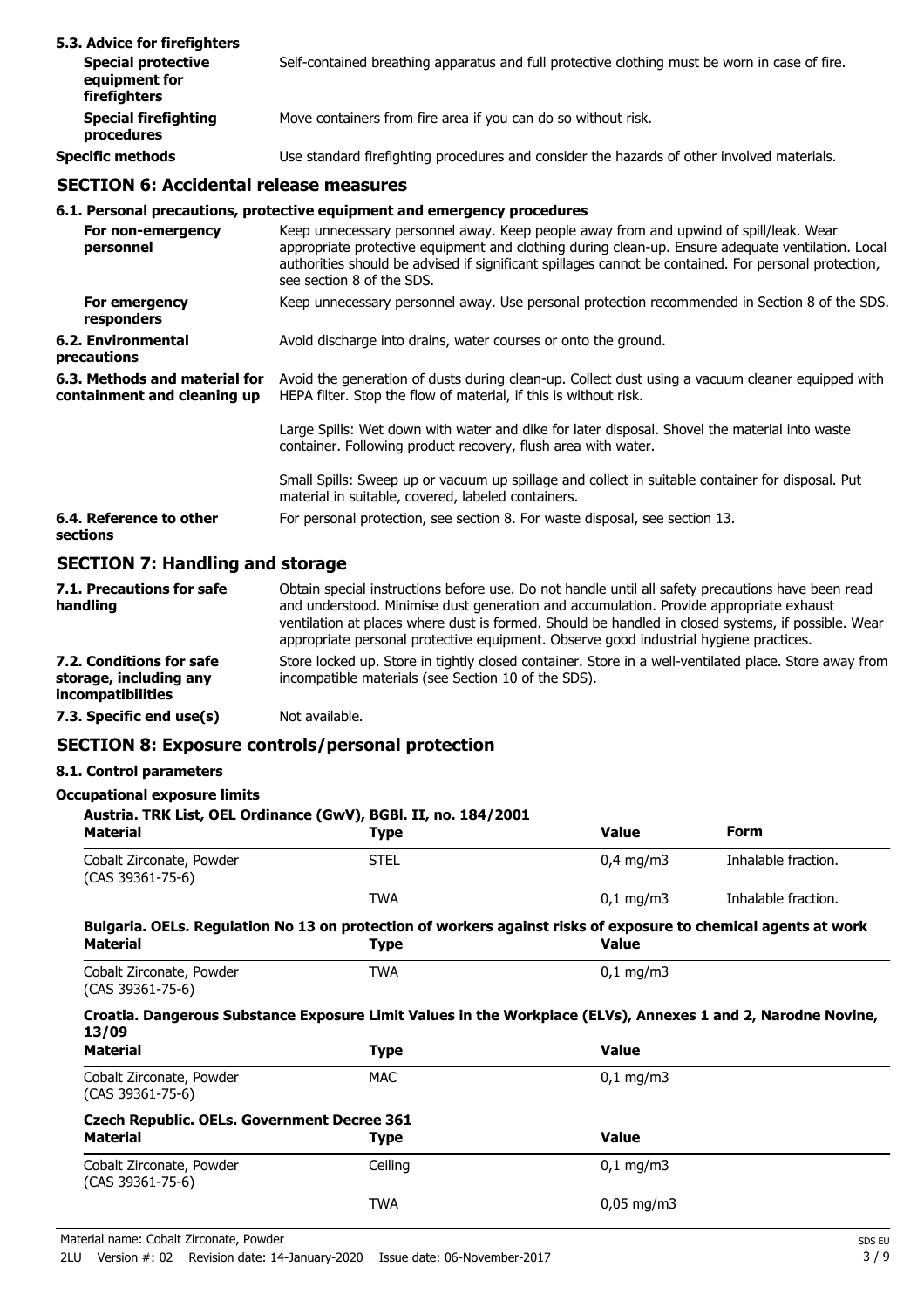| <b>Denmark. Exposure Limit Values</b><br><b>Material</b>                                                                   | <b>Type</b> | <b>Value</b>           |                |  |  |
|----------------------------------------------------------------------------------------------------------------------------|-------------|------------------------|----------------|--|--|
| Cobalt Zirconate, Powder<br>(CAS 39361-75-6)                                                                               | <b>TLV</b>  | $0,01$ mg/m3           |                |  |  |
| Estonia. OELs. Occupational Exposure Limits of Hazardous Substances. (Annex of Regulation No. 293 of 18<br>September 2001) |             |                        |                |  |  |
| <b>Material</b>                                                                                                            | <b>Type</b> | <b>Value</b>           |                |  |  |
| Cobalt Zirconate, Powder<br>$(CAS 39361 - 75 - 6)$                                                                         | <b>TWA</b>  | $0,05$ mg/m3           |                |  |  |
| <b>Finland. Workplace Exposure Limits</b><br><b>Material</b>                                                               | <b>Type</b> | <b>Value</b>           |                |  |  |
| Cobalt Zirconate, Powder<br>$(CAS 39361 - 75 - 6)$                                                                         | <b>TWA</b>  | $0,02 \text{ mg/m}$ 3  |                |  |  |
| Greece. OELs (Decree No. 90/1999, as amended)                                                                              |             |                        |                |  |  |
| <b>Material</b>                                                                                                            | <b>Type</b> | <b>Value</b>           |                |  |  |
| Cobalt Zirconate, Powder<br>$(CAS 39361 - 75 - 6)$                                                                         | <b>TWA</b>  | $0,1 \, \text{mg/m}$   |                |  |  |
| Hungary. OELs. Joint Decree on Chemical Safety of Workplaces<br><b>Material</b>                                            | <b>Type</b> | <b>Value</b>           |                |  |  |
| Cobalt Zirconate, Powder<br>(CAS 39361-75-6)                                                                               | <b>STEL</b> | $0.4$ mg/m3            |                |  |  |
|                                                                                                                            | <b>TWA</b>  | $0,1$ mg/m3            |                |  |  |
| Iceland. OELs. Regulation 154/1999 on occupational exposure limits<br><b>Material</b>                                      | <b>Type</b> | <b>Value</b>           | Form           |  |  |
| Cobalt Zirconate, Powder<br>$(CAS 39361 - 75 - 6)$                                                                         | <b>TWA</b>  | $0,02$ mg/m3           | Dust and fume. |  |  |
| <b>Ireland. Occupational Exposure Limits</b><br><b>Material</b>                                                            | <b>Type</b> | <b>Value</b>           |                |  |  |
| Cobalt Zirconate, Powder<br>(CAS 39361-75-6)                                                                               | <b>TWA</b>  | $0,1$ mg/m3            |                |  |  |
| <b>Italy. Occupational Exposure Limits</b>                                                                                 |             |                        |                |  |  |
| <b>Material</b>                                                                                                            | <b>Type</b> | <b>Value</b>           |                |  |  |
| Cobalt Zirconate, Powder<br>(CAS 39361-75-6)                                                                               | <b>TWA</b>  | $0,02$ mg/m3           |                |  |  |
| Lithuania. OELs. Limit Values for Chemical Substances, General Requirements<br><b>Material</b>                             | <b>Type</b> | <b>Value</b>           |                |  |  |
| Cobalt Zirconate, Powder<br>(CAS 39361-75-6)                                                                               | <b>TWA</b>  | $0,05$ mg/m3           |                |  |  |
| Ordinance of the Minister of Labour and Social Policy on 6 June 2014 on the maximum permissible concentrations             |             |                        |                |  |  |
| and intensities of harmful health factors in the work environment, Journal of Laws 2014, item 817<br><b>Material</b>       | <b>Type</b> | <b>Value</b>           |                |  |  |
| Cobalt Zirconate, Powder<br>$(CAS 39361 - 75 - 6)$                                                                         | <b>TWA</b>  | $0,02$ mg/m3           |                |  |  |
| Portugal. VLEs. Norm on occupational exposure to chemical agents (NP 1796)<br><b>Material</b>                              | <b>Type</b> | <b>Value</b>           |                |  |  |
| Cobalt Zirconate, Powder<br>$(CAS 39361 - 75 - 6)$                                                                         | <b>TWA</b>  | $0,02 \text{ mg/m}$ 3  |                |  |  |
| Slovakia. OELs. Regulation No. 300/2007 concerning protection of health in work with chemical agents<br><b>Material</b>    | <b>Type</b> | <b>Value</b>           |                |  |  |
| Cobalt Zirconate, Powder<br>(CAS 39361-75-6)                                                                               | <b>TWA</b>  | $0,05 \,\mathrm{mg/m}$ |                |  |  |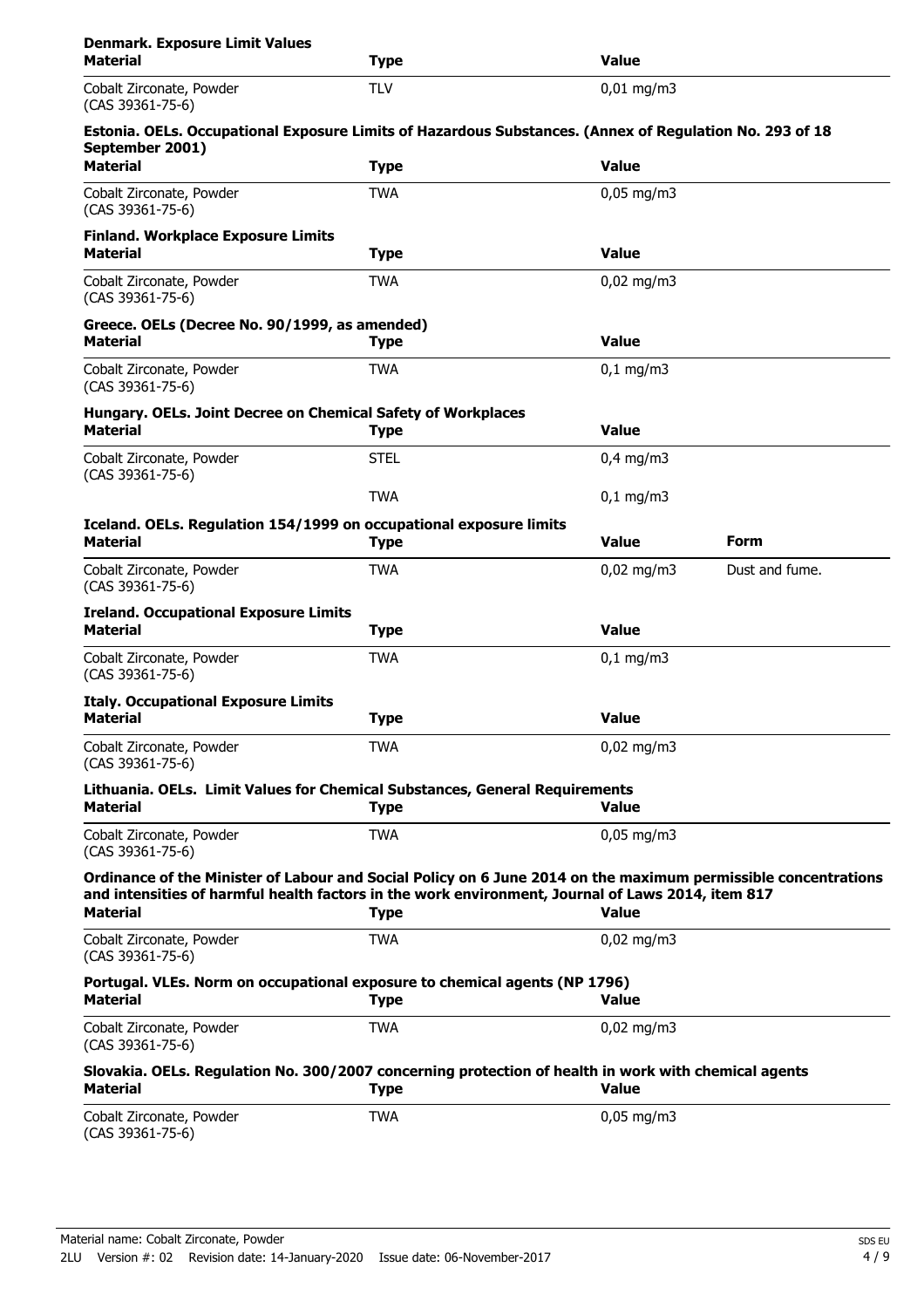| working (Official Gazette of the Republic of Slovenia)<br><b>Material</b>                                                                                                 | <b>Type</b>                  |                                                                              |                          | <b>Value</b>                   | <b>Form</b>                                                                                          |
|---------------------------------------------------------------------------------------------------------------------------------------------------------------------------|------------------------------|------------------------------------------------------------------------------|--------------------------|--------------------------------|------------------------------------------------------------------------------------------------------|
| Cobalt Zirconate, Powder<br>(CAS 39361-75-6)                                                                                                                              | <b>TWA</b>                   |                                                                              |                          | $0,1$ mg/m3                    | Inhalable fraction.                                                                                  |
| <b>Spain. Occupational Exposure Limits</b><br><b>Material</b>                                                                                                             | <b>Type</b>                  |                                                                              |                          | <b>Value</b>                   |                                                                                                      |
| Cobalt Zirconate, Powder<br>(CAS 39361-75-6)                                                                                                                              | <b>TWA</b>                   |                                                                              |                          | $0,02$ mg/m3                   |                                                                                                      |
| Sweden. OELs. Work Environment Authority (AV), Occupational Exposure Limit Values (AFS 2015:7)<br><b>Material</b>                                                         | <b>Type</b>                  |                                                                              |                          | <b>Value</b>                   | Form                                                                                                 |
| Cobalt Zirconate, Powder<br>(CAS 39361-75-6)                                                                                                                              | <b>TWA</b>                   |                                                                              |                          | $0,02$ mg/m3                   | Inhalable dust.                                                                                      |
| Switzerland. SUVA Grenzwerte am Arbeitsplatz<br><b>Material</b>                                                                                                           | <b>Type</b>                  |                                                                              |                          | <b>Value</b>                   | Form                                                                                                 |
| Cobalt Zirconate, Powder<br>(CAS 39361-75-6)                                                                                                                              | <b>TWA</b>                   |                                                                              |                          | $0,05$ mg/m3                   | Inhalable fraction.                                                                                  |
| UK. EH40 Workplace Exposure Limits (WELs)<br><b>Material</b>                                                                                                              | <b>Type</b>                  |                                                                              |                          | <b>Value</b>                   |                                                                                                      |
| Cobalt Zirconate, Powder<br>(CAS 39361-75-6)                                                                                                                              | <b>TWA</b>                   |                                                                              |                          | $0,1$ mg/m3                    |                                                                                                      |
| <b>Biological limit values</b>                                                                                                                                            |                              |                                                                              |                          |                                |                                                                                                      |
| Finland. HTP-arvot, App 2., Biological Limit Values, (BRA/BGV), Social Affairs and Ministry of Health                                                                     |                              |                                                                              |                          |                                |                                                                                                      |
| <b>Material</b><br>Cobalt Zirconate, Powder                                                                                                                               | <b>Value</b><br>$130$ nmol/l | <b>Determinant</b><br>Cobalt                                                 | <b>Specimen</b><br>Urine | <b>Sampling Time</b><br>$\ast$ |                                                                                                      |
| (CAS 39361-75-6)<br>* - For sampling details, please see the source document.                                                                                             |                              |                                                                              |                          |                                |                                                                                                      |
| France. Biological indicators of exposure (IBE) (National Institute for Research and Security (INRS, ND 2065)                                                             |                              |                                                                              |                          |                                |                                                                                                      |
| <b>Material</b>                                                                                                                                                           | <b>Value</b>                 | <b>Determinant</b>                                                           | <b>Specimen</b>          | <b>Sampling Time</b>           |                                                                                                      |
| Cobalt Zirconate, Powder<br>(CAS 39361-75-6)                                                                                                                              | $15 \mu g/l$                 | Cobalt                                                                       | Urine                    | $\ast$                         |                                                                                                      |
|                                                                                                                                                                           | $1 \mu g/l$                  | Cobalt                                                                       | <b>Blood</b>             | $\ast$                         |                                                                                                      |
| * - For sampling details, please see the source document.<br>Hungary. Chemical Safety at Workplace Ordinance Joint Decree No. 25/2000 (Annex 2): Permissible limit values |                              |                                                                              |                          |                                |                                                                                                      |
| of biological exposure (effect) indices                                                                                                                                   |                              |                                                                              |                          |                                |                                                                                                      |
| <b>Material</b>                                                                                                                                                           | <b>Value</b>                 | <b>Determinant</b>                                                           | <b>Specimen</b>          | <b>Sampling Time</b>           |                                                                                                      |
| Cobalt Zirconate, Powder<br>(CAS 39361-75-6)                                                                                                                              | $0.03$ mg/g                  | Cobalt                                                                       | Creatinine in<br>urine   | $\ast$                         |                                                                                                      |
|                                                                                                                                                                           | 0,058 µmol/mmol              | Cobalt                                                                       | Creatinine in<br>urine   | $\ast$                         |                                                                                                      |
| * - For sampling details, please see the source document.<br>Spain. Biological Limit Values (VLBs), Occupational Exposure Limits for Chemical Agents, Table 4             |                              |                                                                              |                          |                                |                                                                                                      |
| <b>Material</b>                                                                                                                                                           | <b>Value</b>                 | <b>Determinant</b>                                                           | <b>Specimen</b>          | <b>Sampling Time</b>           |                                                                                                      |
| Cobalt Zirconate, Powder<br>(CAS 39361-75-6)                                                                                                                              | $15 \mu g/l$                 | Cobalto                                                                      | Urine                    | $\ast$                         |                                                                                                      |
|                                                                                                                                                                           | $1 \mu g/l$                  | Cobalto                                                                      | <b>Blood</b>             | $\ast$                         |                                                                                                      |
| * - For sampling details, please see the source document.                                                                                                                 |                              |                                                                              |                          |                                |                                                                                                      |
| <b>Recommended monitoring</b><br>procedures                                                                                                                               |                              | Follow standard monitoring procedures.                                       |                          |                                |                                                                                                      |
| <b>Derived no effect levels</b><br>(DNELs)                                                                                                                                | Not available.               |                                                                              |                          |                                |                                                                                                      |
| <b>Predicted no effect</b><br>concentrations (PNECs)                                                                                                                      | Not available.               |                                                                              |                          |                                |                                                                                                      |
| 8.2. Exposure controls                                                                                                                                                    |                              |                                                                              |                          |                                | If material is ground, cut, or used in any operation which may generate dusts, use appropriate local |
| <b>Appropriate engineering</b><br>controls                                                                                                                                |                              | exhaust ventilation to keep exposures below the recommended exposure limits. |                          |                                |                                                                                                      |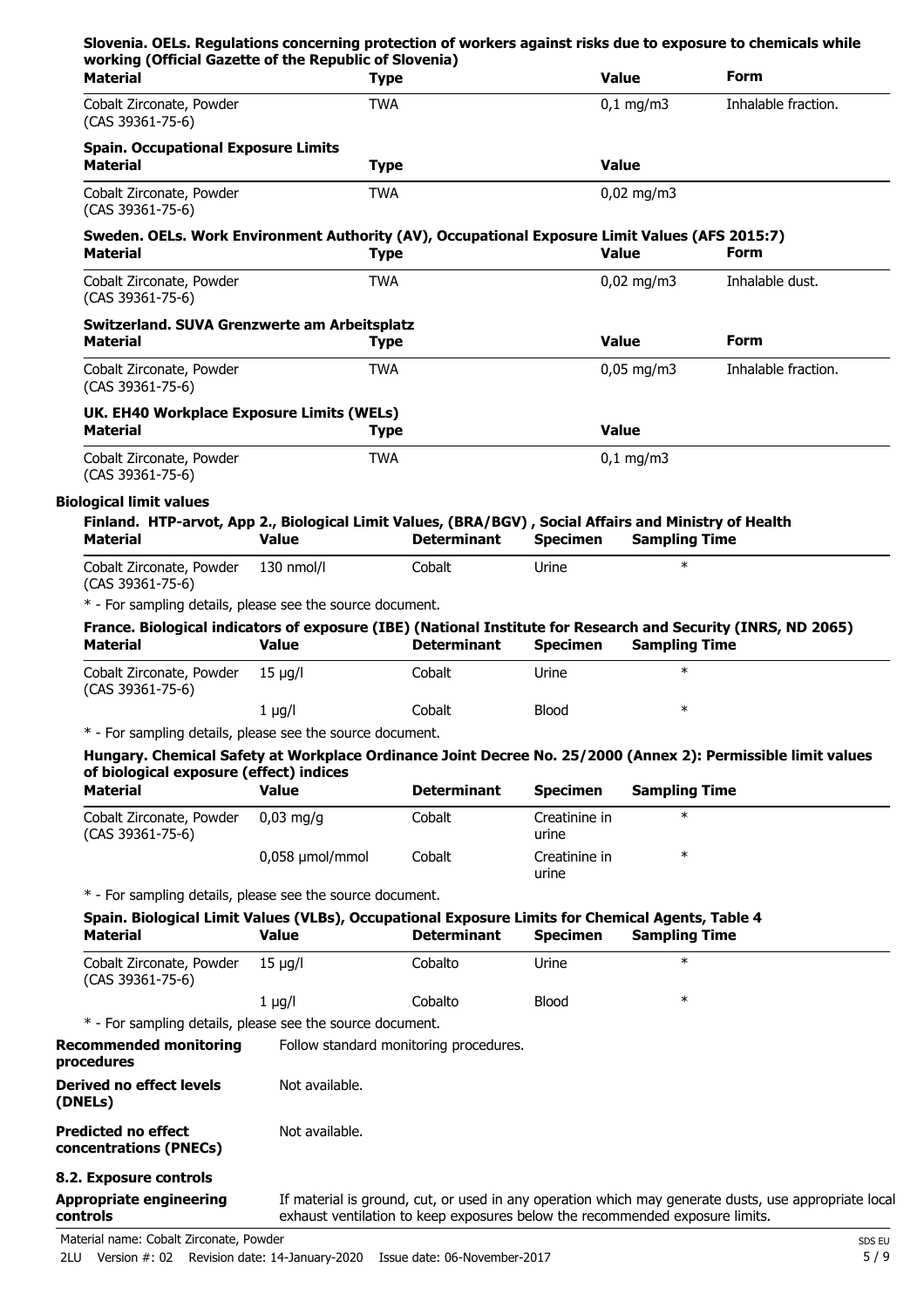#### **Individual protection measures, such as personal protective equipment**

| <b>General information</b>                | Use personal protective equipment as required. Personal protection equipment should be chosen<br>according to the CEN standards and in discussion with the supplier of the personal protective<br>equipment.                                                                                                                                                       |
|-------------------------------------------|--------------------------------------------------------------------------------------------------------------------------------------------------------------------------------------------------------------------------------------------------------------------------------------------------------------------------------------------------------------------|
| Eye/face protection                       | Chemical respirator with organic vapour cartridge, full facepiece, dust and mist filter.                                                                                                                                                                                                                                                                           |
| <b>Skin protection</b>                    |                                                                                                                                                                                                                                                                                                                                                                    |
| - Hand protection                         | Wear appropriate chemical resistant gloves.                                                                                                                                                                                                                                                                                                                        |
| - Other                                   | Use of an impervious apron is recommended.                                                                                                                                                                                                                                                                                                                         |
| <b>Respiratory protection</b>             | Chemical respirator with organic vapour cartridge, full facepiece, dust and mist filter.                                                                                                                                                                                                                                                                           |
| <b>Thermal hazards</b>                    | Wear appropriate thermal protective clothing, when necessary.                                                                                                                                                                                                                                                                                                      |
| <b>Hygiene measures</b>                   | Observe any medical surveillance requirements. Always observe good personal hygiene measures,<br>such as washing after handling the material and before eating, drinking, and/or smoking. Routinely<br>wash work clothing and protective equipment to remove contaminants.                                                                                         |
| <b>Environmental exposure</b><br>controls | Good general ventilation should be used. Ventilation rates should be matched to conditions. If<br>applicable, use process enclosures, local exhaust ventilation, or other engineering controls to<br>maintain airborne levels below recommended exposure limits. If exposure limits have not been<br>established, maintain airborne levels to an acceptable level. |

## **SECTION 9: Physical and chemical properties**

# **9.1. Information on basic physical and chemical properties**

| <b>Appearance</b>                                   |                |
|-----------------------------------------------------|----------------|
| <b>Physical state</b>                               | Solid.         |
| Form                                                | Powder.        |
| Colour                                              | Not available. |
| Odour                                               | Not available. |
| <b>Odour threshold</b>                              | Not available. |
| рH                                                  | Not available. |
| <b>Melting point/freezing point</b>                 | Not available. |
| Initial boiling point and<br>boiling range          | Not available. |
| <b>Flash point</b>                                  | Not available. |
| <b>Evaporation rate</b>                             | Not available. |
| <b>Flammability (solid, gas)</b>                    | Not available. |
| <b>Upper/lower flammability or explosive limits</b> |                |
| <b>Flammability limit - lower</b><br>(9/6)          | Not available. |
| <b>Flammability limit -</b><br>upper $(% )$         | Not available. |
| <b>Vapour pressure</b>                              | Not available. |
| <b>Vapour density</b>                               | Not available. |
| <b>Relative density</b>                             | Not available. |
| Solubility(ies)                                     |                |
| Solubility (water)                                  | Not available. |
| <b>Partition coefficient</b><br>(n-octanol/water)   | Not available. |
| <b>Auto-ignition temperature</b>                    | Not available. |
| <b>Decomposition temperature</b>                    | Not available. |
| <b>Viscosity</b>                                    | Not available. |
| <b>Explosive properties</b>                         | Not explosive. |
| <b>Oxidising properties</b>                         | Not oxidising. |
| 9.2. Other information                              |                |
| Molecular formula                                   | Co.O.Zr        |
| <b>Molecular weight</b>                             | 198,15 g/mol   |
|                                                     |                |

# **SECTION 10: Stability and reactivity**

**10.1. Reactivity** The product is stable and non-reactive under normal conditions of use, storage and transport.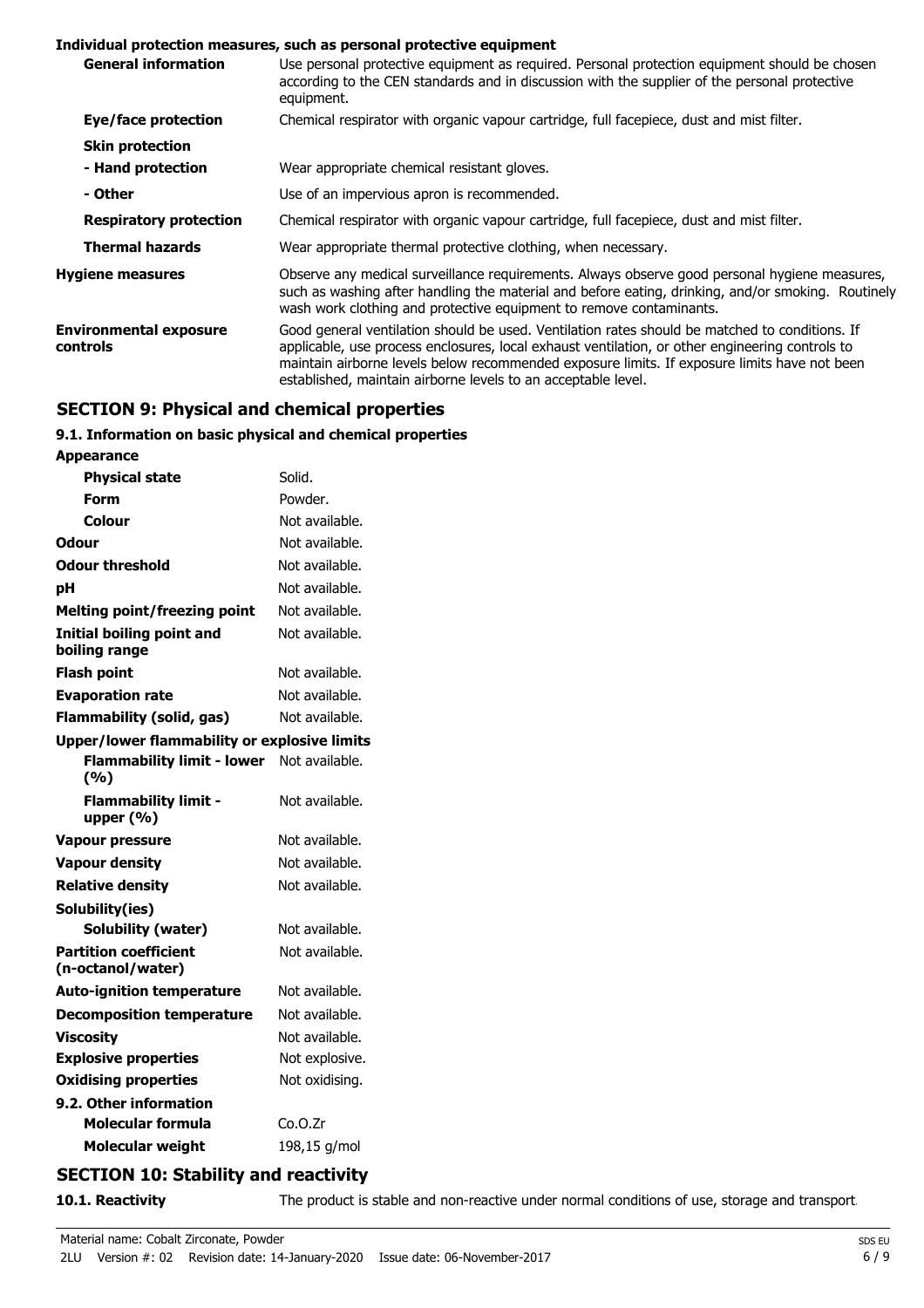| 10.2. Chemical stability                                     | Material is stable under normal conditions.                                                                                                     |
|--------------------------------------------------------------|-------------------------------------------------------------------------------------------------------------------------------------------------|
| 10.3. Possibility of hazardous<br>reactions                  | No dangerous reaction known under conditions of normal use.                                                                                     |
| 10.4. Conditions to avoid                                    | Keep away from heat, hot surfaces, sparks, open flames and other ignition sources. Contact with<br>incompatible materials.                      |
| 10.5. Incompatible materials                                 | Strong oxidising agents.                                                                                                                        |
| 10.6. Hazardous<br>decomposition products                    | No hazardous decomposition products are known.                                                                                                  |
| <b>SECTION 11: Toxicological information</b>                 |                                                                                                                                                 |
| <b>General information</b>                                   | Occupational exposure to the substance or mixture may cause adverse effects.                                                                    |
| <b>Information on likely routes of exposure</b>              |                                                                                                                                                 |
| <b>Inhalation</b>                                            | Dust may irritate respiratory system.                                                                                                           |
| <b>Skin contact</b>                                          | Dust or powder may irritate the skin.                                                                                                           |
| Eye contact                                                  | Dust may irritate the eyes.                                                                                                                     |
| <b>Ingestion</b>                                             | May cause discomfort if swallowed. However, ingestion is not likely to be a primary route of<br>occupational exposure.                          |
| <b>Symptoms</b>                                              | Dusts may irritate the respiratory tract, skin and eyes.                                                                                        |
| 11.1. Information on toxicological effects                   |                                                                                                                                                 |
| <b>Acute toxicity</b>                                        | Not known.                                                                                                                                      |
| <b>Skin corrosion/irritation</b>                             | Due to partial or complete lack of data the classification is not possible.                                                                     |
| Serious eye damage/eye<br>irritation                         | Due to partial or complete lack of data the classification is not possible.                                                                     |
| <b>Respiratory sensitisation</b>                             | Due to partial or complete lack of data the classification is not possible.                                                                     |
| <b>Skin sensitisation</b>                                    | Due to partial or complete lack of data the classification is not possible.                                                                     |
| <b>Germ cell mutagenicity</b>                                | Due to partial or complete lack of data the classification is not possible.                                                                     |
| Carcinogenicity                                              | Suspected of causing cancer.                                                                                                                    |
| at work (as amended)                                         | Hungary. 26/2000 EüM Ordinance on protection against and preventing risk relating to exposure to carcinogens                                    |
| Not listed.                                                  |                                                                                                                                                 |
| Cobalt Zirconate, Powder (CAS 39361-75-6)                    | <b>IARC Monographs. Overall Evaluation of Carcinogenicity</b>                                                                                   |
|                                                              | 2B Possibly carcinogenic to humans.<br><b>Reproductive toxicity</b> Due to partial or complete lack of data the classification is not possible. |
| Specific target organ toxicity<br>- single exposure          | Due to partial or complete lack of data the classification is not possible.                                                                     |
| <b>Specific target organ toxicity</b><br>- repeated exposure | Due to partial or complete lack of data the classification is not possible.                                                                     |
| <b>Aspiration hazard</b>                                     | Due to partial or complete lack of data the classification is not possible.                                                                     |
| <b>Mixture versus substance</b><br>information               | No information available.                                                                                                                       |
| <b>Other information</b>                                     | Not available.                                                                                                                                  |
| <b>SECTION 12: Ecological information</b>                    |                                                                                                                                                 |
| 12.1. Toxicity                                               | Due to partial or complete lack of data the classification for hazardous to the aquatic environment,<br>is not possible.                        |
| 12.2. Persistence and<br>degradability                       | No data is available on the degradability of this substance.                                                                                    |
| 12.3. Bioaccumulative<br>potential                           | No data available.                                                                                                                              |
| <b>Partition coefficient</b><br>n-octanol/water (log Kow)    | Not available.                                                                                                                                  |
| <b>Bioconcentration factor (BCF)</b>                         | Not available.                                                                                                                                  |
| 12.4. Mobility in soil                                       | No data available.                                                                                                                              |
| 12.5. Results of PBT and<br><b>vPvB</b> assessment           | Not a PBT or vPvB substance or mixture.                                                                                                         |

**12.6. Other adverse effects** No other adverse environmental effects (e.g. ozone depletion, photochemical ozone creation potential, endocrine disruption, global warming potential) are expected from this component.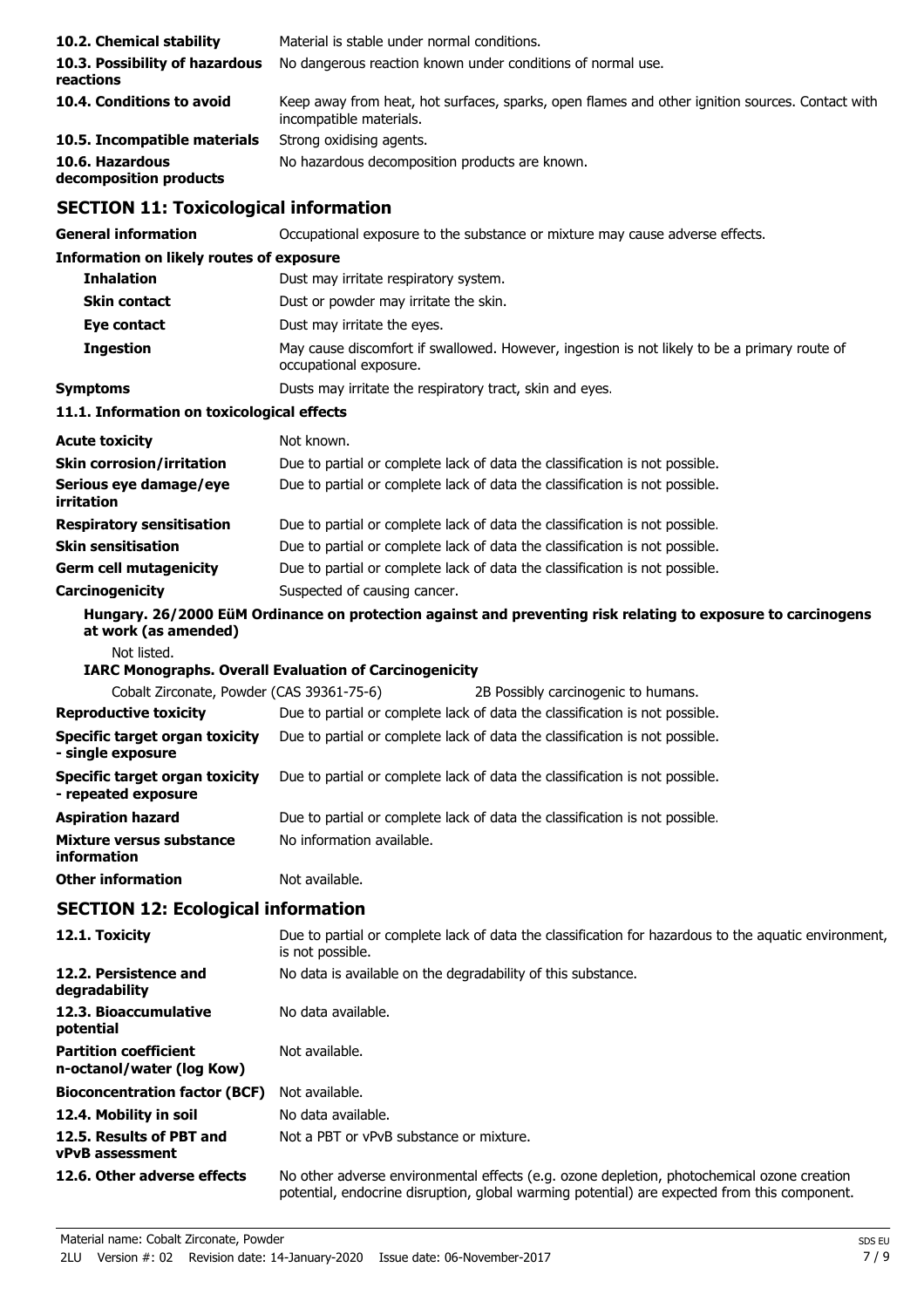#### **12.7. Additional information**

#### **Estonia Dangerous substances in groundwater Data**

Cobalt Zirconate, Powder (CAS 39361-75-6) Cobalt (Co) 300 ug/l

#### **Estonia Dangerous substances in soil Data**

Cobalt Zirconate, Powder (CAS 39361-75-6) Cobalt (Co) 20 mg/kg

Cobalt (Co) 5 ug/l

Cobalt (Co) 300 mg/kg Cobalt (Co) 50 mg/kg

### **SECTION 13: Disposal considerations**

#### **13.1. Waste treatment methods**

| <b>Residual waste</b>                  | Dispose of in accordance with local regulations. Empty containers or liners may retain some product<br>residues. This material and its container must be disposed of in a safe manner (see: Disposal<br>instructions). |
|----------------------------------------|------------------------------------------------------------------------------------------------------------------------------------------------------------------------------------------------------------------------|
| <b>Contaminated packaging</b>          | Since emptied containers may retain product residue, follow label warnings even after container is<br>emptied. Empty containers should be taken to an approved waste handling site for recycling or<br>disposal.       |
| <b>EU waste code</b>                   | The Waste code should be assigned in discussion between the user, the producer and the waste<br>disposal company.                                                                                                      |
| <b>Disposal</b><br>methods/information | Collect and reclaim or dispose in sealed containers at licensed waste disposal site. Dispose of<br>contents/container in accordance with local/regional/national/international regulations.                            |
| <b>Special precautions</b>             | Dispose in accordance with all applicable regulations.                                                                                                                                                                 |

## **SECTION 14: Transport information**

#### **ADR**

14.1. - 14.6.: Not regulated as dangerous goods.

### **RID**

14.1. - 14.6.: Not regulated as dangerous goods.

# **ADN**

14.1. - 14.6.: Not regulated as dangerous goods.

#### **IATA**

14.1. - 14.6.: Not regulated as dangerous goods.

#### **IMDG**

14.1. - 14.6.: Not regulated as dangerous goods.

# **SECTION 15: Regulatory information**

#### **15.1. Safety, health and environmental regulations/legislation specific for the substance or mixture**

#### **EU regulations**

**Regulation (EC) No. 1005/2009 on substances that deplete the ozone layer, Annex I and II, as amended** Not listed.

#### **Regulation (EC) No. 850/2004 On persistent organic pollutants, Annex I as amended** Not listed.

**Regulation (EU) No. 649/2012 concerning the export and import of dangerous chemicals, Annex I, Part 1 as amended**

Not listed.

**Regulation (EU) No. 649/2012 concerning the export and import of dangerous chemicals, Annex I, Part 2 as amended**

Not listed.

**Regulation (EU) No. 649/2012 concerning the export and import of dangerous chemicals, Annex I, Part 3 as amended**

Not listed.

### **Regulation (EU) No. 649/2012 concerning the export and import of dangerous chemicals, Annex V as amended** Not listed.

**Regulation (EC) No. 166/2006 Annex II Pollutant Release and Transfer Registry, as amended** Not listed.

**Regulation (EC) No. 1907/2006, REACH Article 59(10) Candidate List as currently published by ECHA** Not listed.

#### **Authorisations**

**Regulation (EC) No. 1907/2006, REACH Annex XIV Substances subject to authorization, as amended** Not listed.